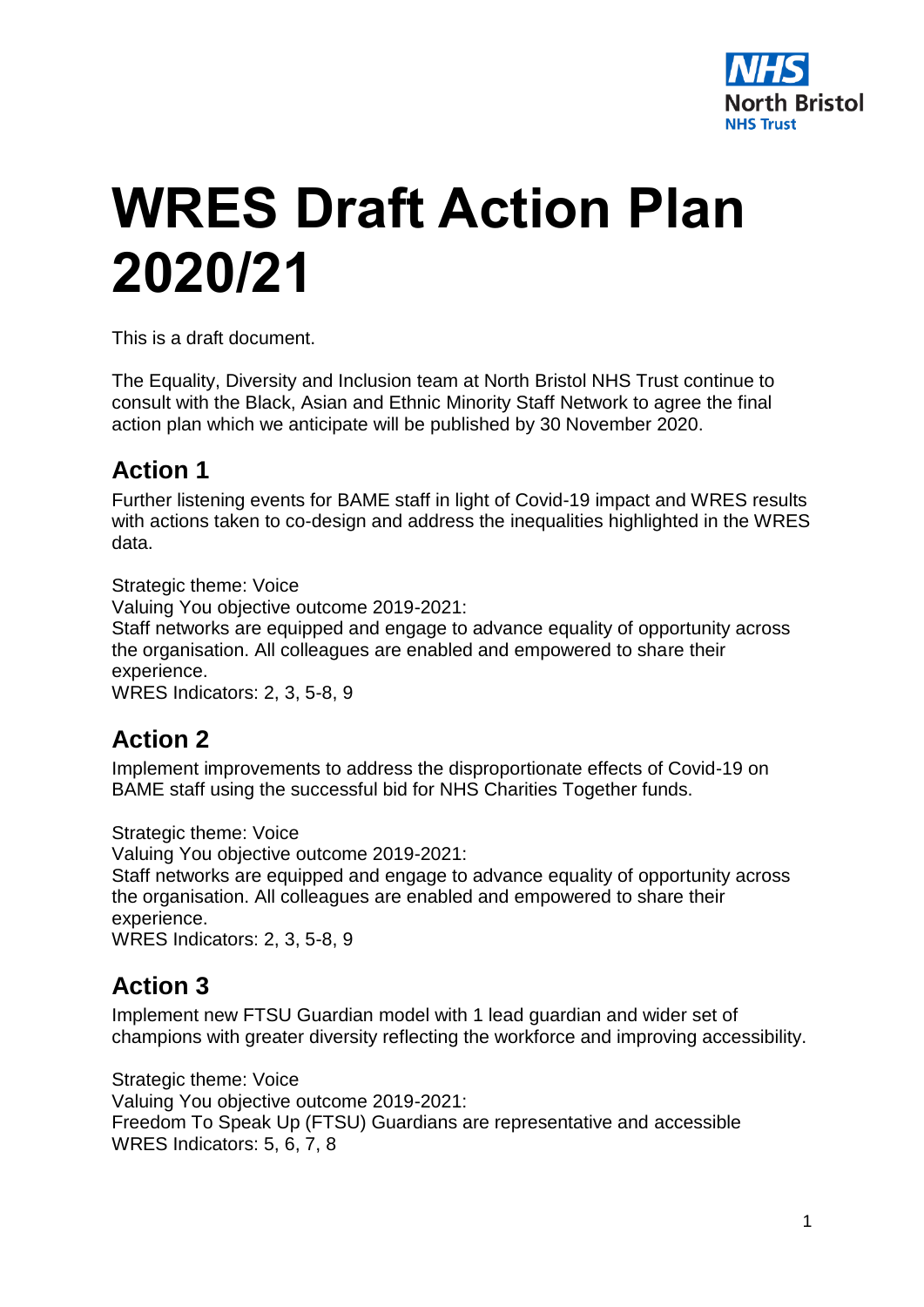

## **Action 4**

Unconscious Bias training sessions for senior nursing staff to be delivered, evaluated and facilitated across the wider organisation as agreed. This is currently underway with training delivered by UWE.

Strategic theme: Leadership development Valuing You objective outcome 2019-2021: Targeted unconscious bias awareness. WRES Indicators: 2, 3, 7, 8

# **Action 5**

Reverse mentoring merit and desired outcomes to be defined. To be piloted, evaluated and then facilitated across the Trust in areas of career progression bottlenecks.

Strategic theme: Leadership development Valuing You objective outcome 2019-2021: Reverse mentoring WRES Indicators: 2, 3, 5-8, 9

# **Action 6**

Positive Action L&D offer to be continued. This was introduced by the previous Head of EDI and has received fantastic reviews from those who have attended.

Strategic theme: Leadership development Valuing You objective outcome 2019-2021: Development & uptake of Positive Action offer for BAME staff, improving equality of experience. WRES Indicators: 7

# **Action 7**

Undertake review of the appraisal process to identify career development opportunities and line manager support for BAME staff and ensuring opportunities are realised.

Strategic theme: Leadership development WRES Indicators: 7

# **Action 8**

Undertake review of the appraisal process to identify career development opportunities and line manager support for BAME staff and ensuring opportunities are realised.

Strategic theme: Leadership development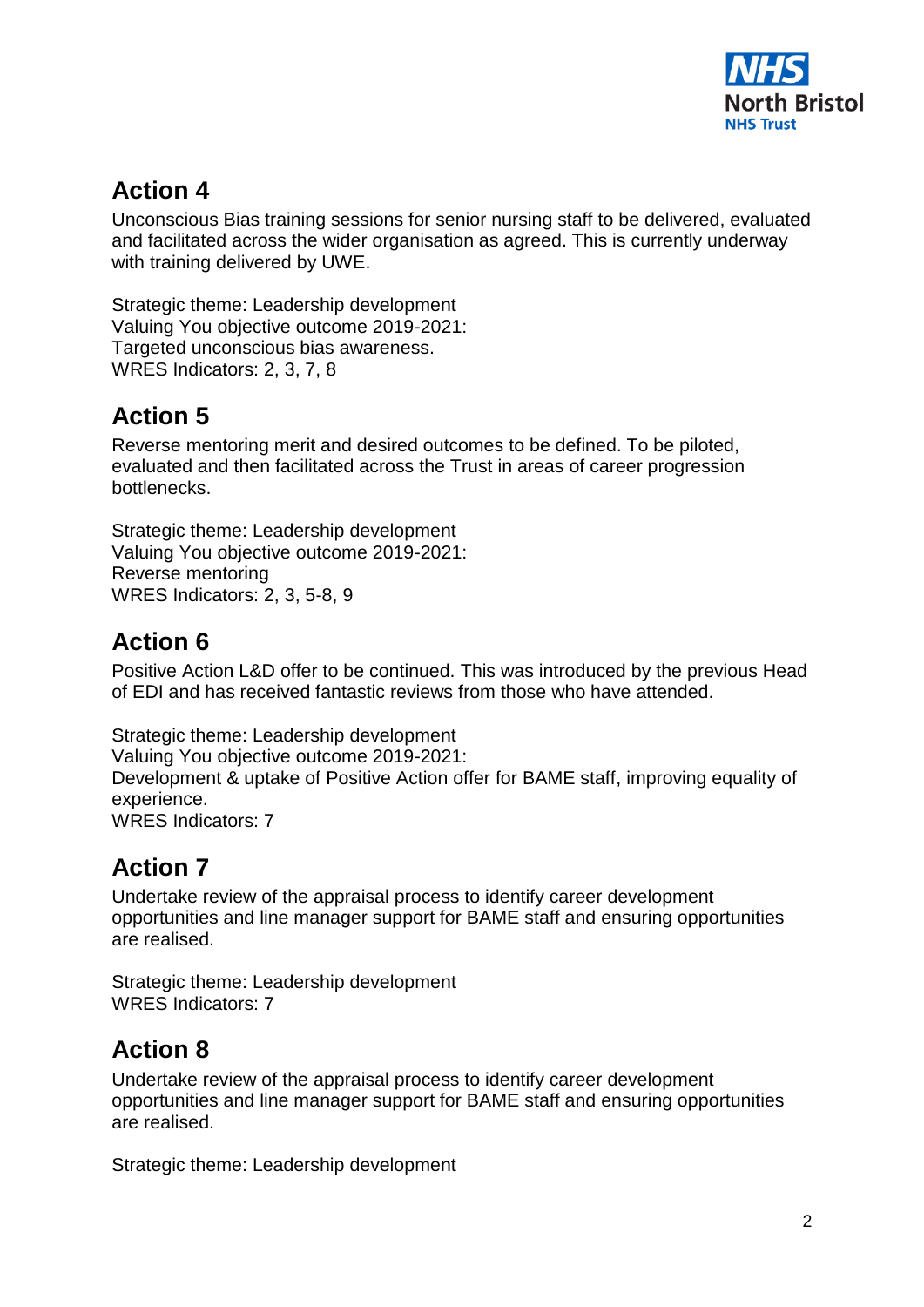

WRES Indicators: 7, 9

## **Action 9**

Review Cultural Ambassador arrangements and roles with BAME Staff Network and trade union colleagues to ensure the roles are clear and that the arrangements meet the identified need.

Strategic theme: Cultural Ambassadors and Just Culture Valuing You objective outcome 2019-2021 1% of BAME workforce to be trained as Cultural Ambassadors (CA's). CA's to be included in all disciplinary cases including BAME staff WRES Indicator: 3

#### **Action 10**

Just Culture way of working to be piloted

Strategic theme: Cultural Ambassadors and Just Culture WRES Indicators: 3, 5, 6, 8

## **Action 11**

Review and refresh 'Red Card to Racism' scheme.

Strategic theme: Cultural Ambassadors and Just Culture WRES Indicators: 5, 6, 8

## **Action 12**

Unconscious bias training will be mandated for all interview panel members.

Strategic theme: Accessible Careers Valuing You objective outcome 2019-2021: Accessible career pathways WRES Indicators: 2, 7, 9

# **Action 13**

Undertake review of internal recruitment processes to bring greater clarity and equity to outcomes for BAME staff.

Strategic theme: Accessible Careers Valuing You objective outcome 2019-2021: Accessible career pathways WRES Indicators: 2, 7, 9

# **Action 14**

Promote interview coaching offer to BAME staff and extend internal interview coaching offer to external BAME applicants